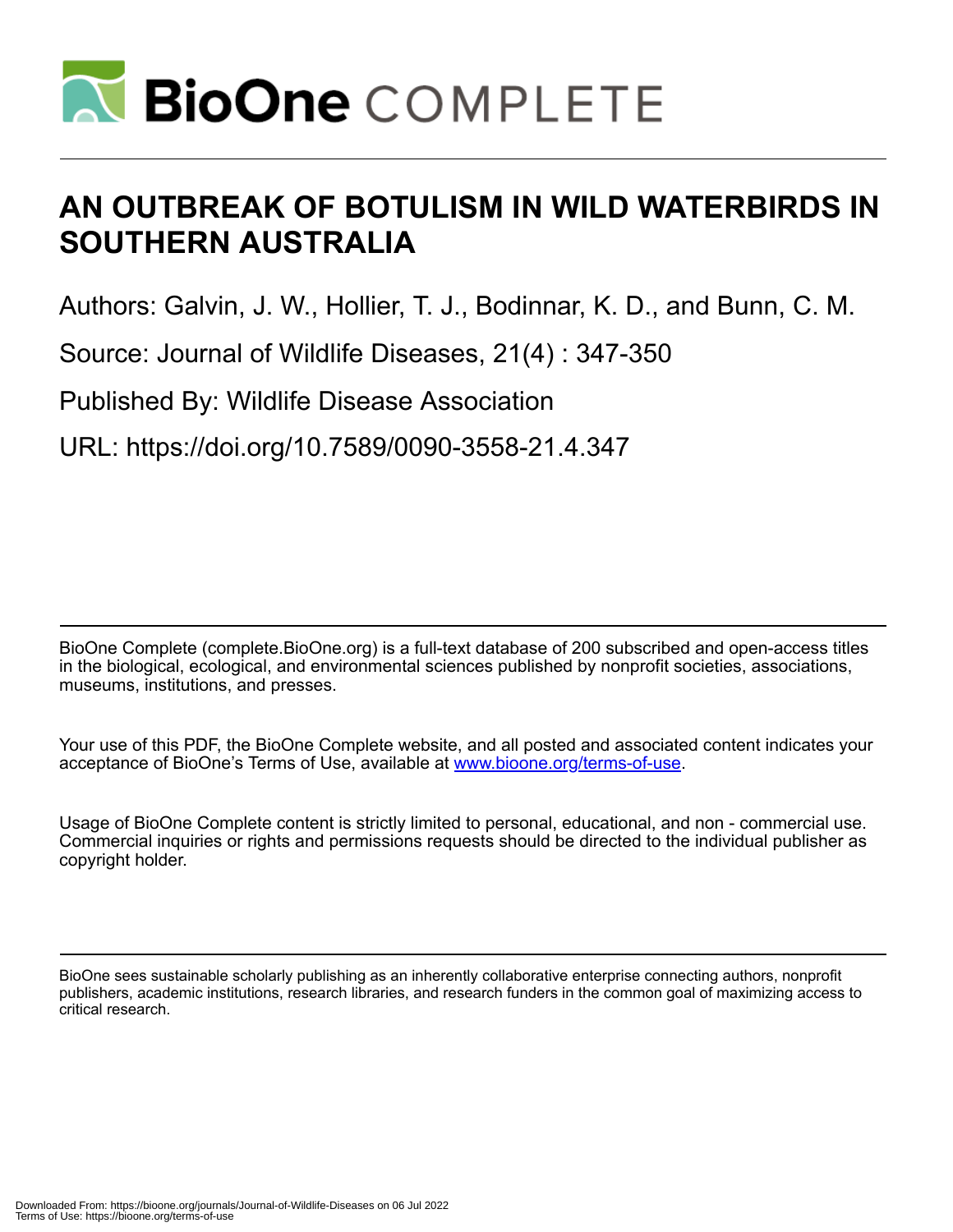# **AN OUTBREAK OF BOTULISM IN WILD WATERBIRDS IN SOUTHERN AUSTRALIA**

#### **J. W. Galvin, T. J. Hollier,2 K.0. Bodinnar,3 and C. M. Bunn4**

**ABSTRACT: An outbreak of Type C botulism in waterbirds was investigated at Lake Lalbert in northwestern Victoria, Australia. Total losses were estimated at 1,500 birds, with 80% of affected birds being grey teal** *(Anas gibberifrons).* **The outbreak was associated with a falling water level, and extensive decomposition of plant material.**

## **INTRODUCTION**

**Botulism is an important disease of wild waterbirds and is prevalent along the Murray River in some years (Pullar, 1934). It is recognized as a severe, frequently fatal intoxication caused by the ingestion of the preformed neurotoxin of** *Clostridium hot ulinum.*

**There are seven recognized** types **of** *C. hotulinum* **labelled A to G.These are differentiated on the basis of the antigenicity of the neurotoxin produced (Smith, 1978; Wobeser, 1981). Botulism can occur in man (types A, B, E, F and G), farm animals (types A, B, C, and D) and wild animals and birds (type C and rarely type E) (Smith, 1977; Wobeser, 1981; Farrow et al., 1983).**

**This report describes an outbreak of avian botulism in northwestern Victoria during November and December 1983.**

#### **MATERIALS AND METHODS**

**Lake Lalbert is a shallow flat-bottomed lake located approximately 50 km south of Swan Hill in northwestern Victoria. During November-December 1983** it **was approximately 750 ha in area with a depth of approximately 2 meters. Live trees extended from the edge of the lake for approximately 150 meters and there was a treeless central area. The lake had filled follow-** **ing heavy winter rainfall and flooding from local creeks. There was a floating mass of algae and rotting vegetation which extended** 50-100 **meters from the edge of the lake (Fig. 1).**

**In early December, Fisheries and Wildlife and Agriculture Department officers visited Lake Lalbert following a report from a local farmer of heavy losses of wild waterbirds. They found a number of carcasses and also birds affected with flaccid paralysis typical of botulism. On 6 December 1983** it **was estimated that there were** 700 **dead and** 300 **clinically affected birds (a census was not possible because of the nature of the terrain and vegetation). From the degree of carcass decomposition** it **was estimated that the birds had been dead for up to 2 wk.**

**Approximately 80% of carcasses and affected birds were grey teal** *(Anas gibberifrons).* **Other species affected were Pacific black duck** *(Anas superciliosa),* **Australian little grebe** *(Podiceps ruficollis),* **swamphen** *(Porphyrio porphyrio)* **and black swan (Cygnus** *atratus).*

**Live and dead birds of all affected species were sent to the Regional Veterinary Laboratory, Bendigo, for post mortem examination. Sera from five clinically affected birds were collected (three grey teal, one grebe and one Pacific black duck) and 0.4 ml was inoculated intraperitoneally into pairs of mice, to test for the presence of** *C. botulinum* **toxin. Sera were mixed also with 5 IU of monospecific** *C. botuli num* **type C antitoxin prior to inoculation.**

**Daily maximum and minimum temperatures for the** period **15 November 1983 to 22 December** 1983 **were recorded from the Swan Hill weather station (Fig. 2). Water temperature was measured on 22 December 1983.**

## **RESULTS**

**Affected birds showed varying degrees of paralysis and paresis. Mildly affected birds were ataxic owing to involvement of legs and wings, but were able to move by propelling themselves with their wings.**





**Received for publication** 15 November 1984.

Department of Agriculture, Swan Hill, Victoria **3585,** Australia.

<sup>2</sup> Department of Agriculture, Kerang, Victoria 3579, Australia.

Fisheries and Wildlife Department, Kerang, Victoria 3579, Australia.

Department of Agriculture, Bendigo, Victoria 3550, Australia.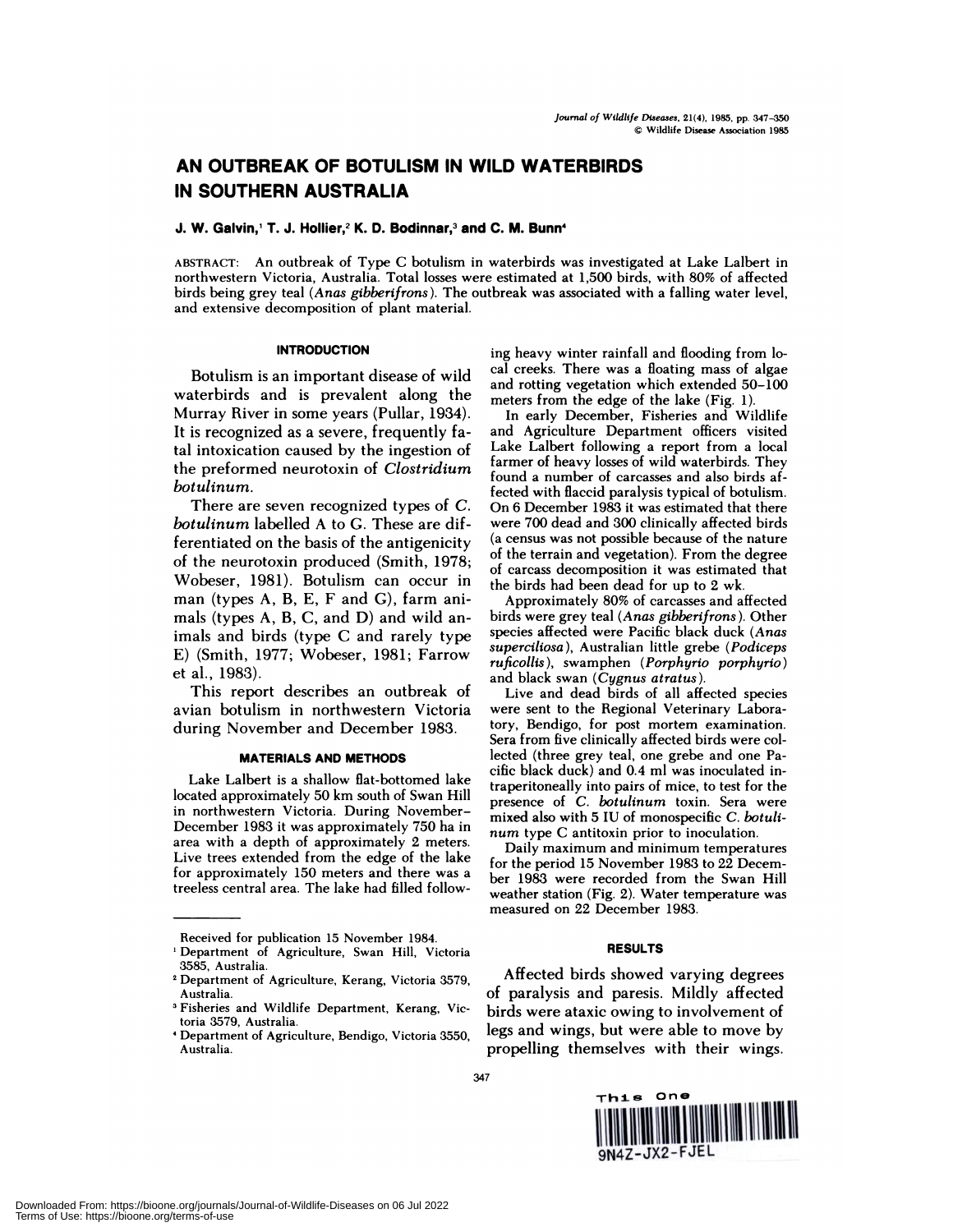

FIGURE 1. Lake Lalbert, a shallow flat bottomed lake with a floating mass of algae and other rotting vegetation in the foreground.

More severely affected birds had developed flaccid paralysis of the legs, wings, **and neck. Terminally affected birds were** totally paralyzed.

Gross post mortem examinations on 16 birds (5 live, 11 dead) revealed no lesions except for one Pacific black duck which had acute pneumonia. *Aeromonas hydrophila* **and** *Pasteurella* spp. were isolated **from the lungs of this bird. All other bac**teriologic tests were negative.

**All pairs of mice inoculated with sera** alone developed signs of botulism, includ**ing "hour glass" respiration, within 48** hr of inoculation. Mice inoculated with sera incubated with type C antitoxin remained normal, suggesting *C. botulinum* type C was the probable cause of the disease.

The average daily maximum and min**imum temperatures for the period 15** No**vember 1983** to 22 December 1983 were 26.7 **C and 12.7 C, respectively. The water temperature was 27.5 C at the shallow** edge of the lake and 26 **C in the center,** when measured at 11 A.M. on 22 December 1983.

The outbreak lasted until mid-December and estimated total losses were 1 ,500 waterbirds (80% grey teal).

#### **DISCUSSION**

**Diagnosis of botulism is based on clinical and ecological evidence and confirmed by the demonstration of toxin in the serum of affected birds. The toxin causes blockade at the neuromuscular junction through interference with the release of acetylcholine (Wobeser, 1981). This blockade, when widespread, causes flaccid paralysis especially of the legs, wings, and neck.**

**Wobeser (1981) suggested two hypoth eses regarding toxigenesis. The first, termed the "sludge-bed hypothesis," suggests that rotting organic material provides a suitable environment for toxige**nesis providing there are suitable **conditions of** pH, salinity, and a depressed **oxygen content. The second, termed the** "microenvironment concept," stresses that **toxigenesis is dependent upon the pres ence of animal tissue and that it occurs within carcasses such as those of small aquatic or terrestrial invertebrates. This hypothesis suggests that toxin is held within bacterial cells in these carcasses and that these carcasses act as the source of a bot**ulism outbreak. Once an outbreak has begun the carcasses of affected birds become an important source of toxin through the intermediary of fly maggots and other invertebrate carrion feeders (Borland, 1976; Wobeser, 1981).

The outbreak of botulism described here was seen at a time when Lake Lalbert was beginning to dry up. Conditions present fitted both hypotheses. There were large quantities of rotting organic material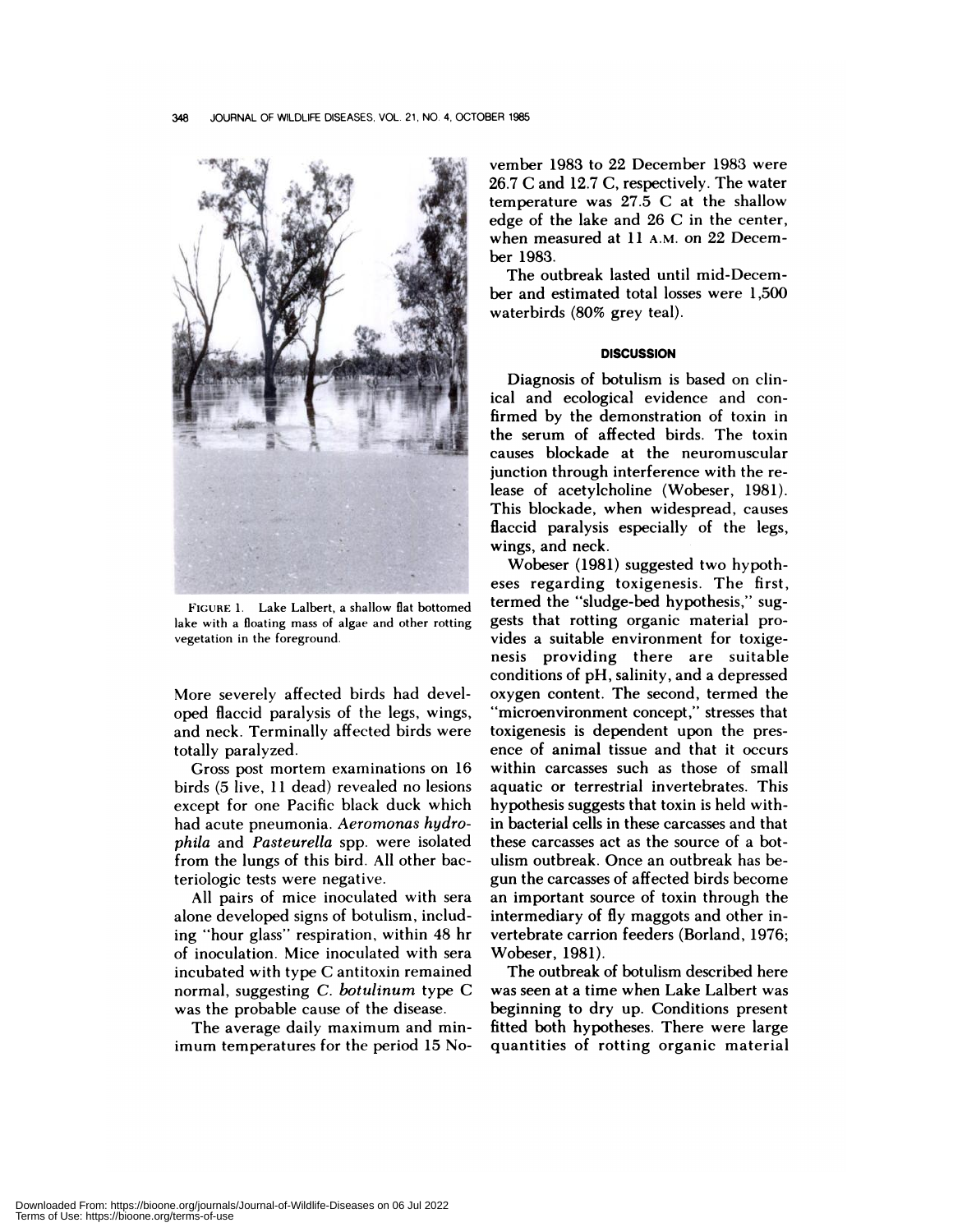

**FIGURE 2. Daily maximum and minimum temperatures for the** period **15** November 1983 to 22 Decem ber 1983 recorded at the Swan Hill weather station. (A is the temperature which Segner et al. (1971) **suggested was necessary for botulism toxigenesis.)**

around the edges of the lake (Fig. 1), and the falling water level and increasing water temperature meant that many small invertebrates would have died, thus providing a suitable environment for toxin production.

Segner et al. (1971) found that a temperature of  $20-23$  C was required for toxigenesis. Figure 2 shows that temperature in relation to the daily maximum and minimum temperatures recorded in near by Swan Hill. Water temperatures mea sured on 22 December 1983 were above that needed for toxigenesis.

The high percentage of grey teal affected can be related to the fact that they were the predominant species on the lake and that they feed in the shallow (warmer) waters around the edges of the lake.

These findings are in agreement with Woodall (1982), who associated the apparent differing susceptibility of various avian species to botulism with their method of feeding. Grey teal strip seed from aquatic plants, filter surface water, and

dredge mud in shallow water (Frith, 1977). Mud is recognized as a more favorable environment for *C. botulinum* than soil (Smith, 1978).

Wobeser (1981) outlined measures that can be used to minimize the probability of an outbreak of botulism. They include: 1) The construction of ponds with steep sides so that when the water level changes there is no flooding or exposure of large areas of land which can act as the focus of botulism toxigenesis. 2) Ponds should be permanent rather than seasonally flooded. 3) If flooding is unavoidable it should be done when the weather is cold and production of toxin less likely. 4) Regular surveillance to detect mortalities and remove carcasses (and therefore maggots) which could act as a further source of toxin.

These control measures are difficult, if not impossible, to implement in northwestern Victoria because: a) The lakes are shallow and any change in water level ex poses or floods a large area of land which